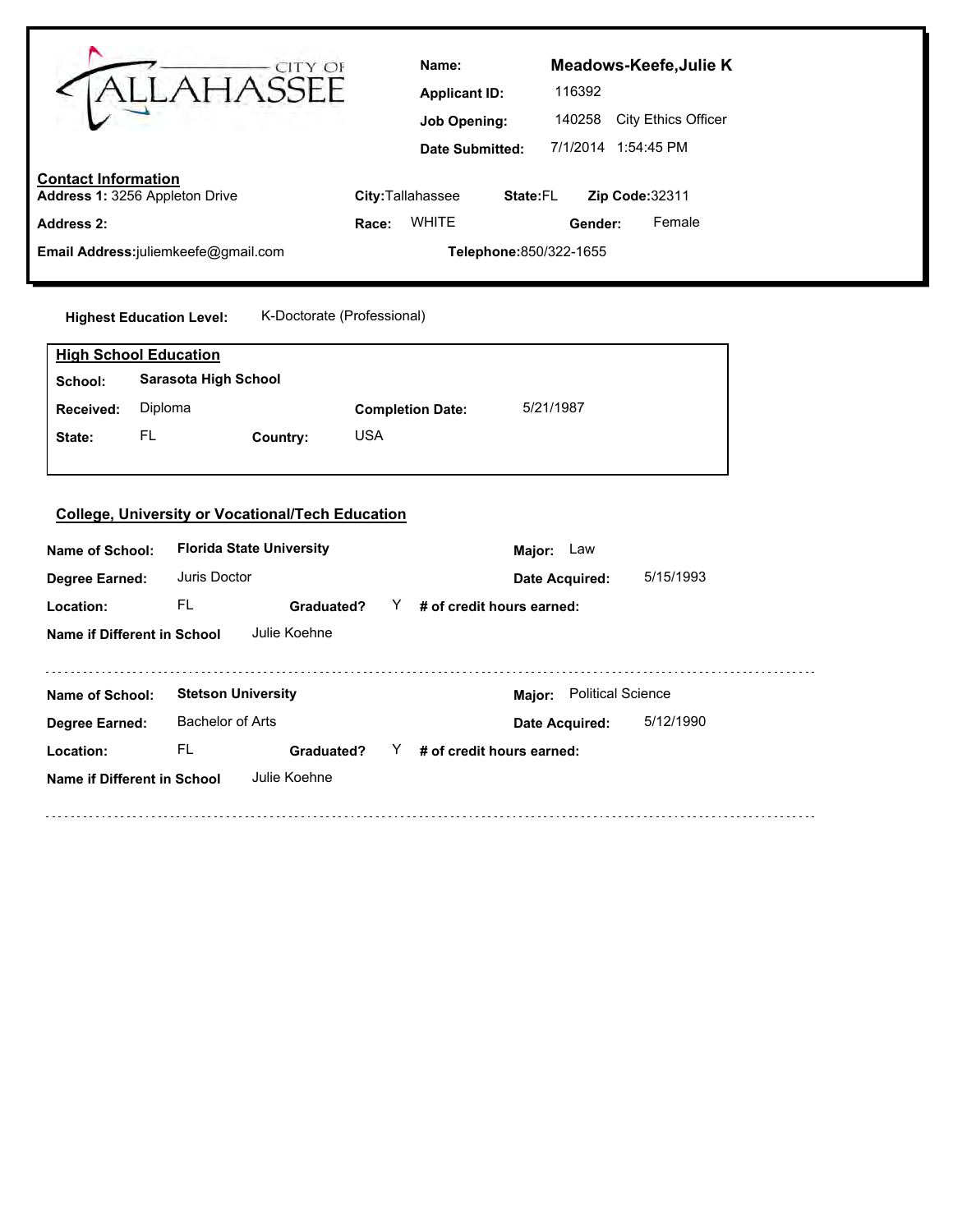# **Training**

# **License/Certificates**

| License                       | Other License or Certificate                                                                                                                                                                                                                                                                                                                                                                                                     |      | License #            | 0984132      |                 |
|-------------------------------|----------------------------------------------------------------------------------------------------------------------------------------------------------------------------------------------------------------------------------------------------------------------------------------------------------------------------------------------------------------------------------------------------------------------------------|------|----------------------|--------------|-----------------|
| <b>Issued By</b>              | Florida Supreme Court                                                                                                                                                                                                                                                                                                                                                                                                            |      | <b>Issue Date</b>    | 09/01/1993   |                 |
|                               |                                                                                                                                                                                                                                                                                                                                                                                                                                  |      |                      |              |                 |
|                               | <b>Additional Attachments</b>                                                                                                                                                                                                                                                                                                                                                                                                    |      |                      |              |                 |
| <b>Attachment:</b>            | Resume                                                                                                                                                                                                                                                                                                                                                                                                                           |      |                      |              |                 |
| <b>Attachment Description</b> | 4-2012_Resume.pdf                                                                                                                                                                                                                                                                                                                                                                                                                |      |                      |              |                 |
| <b>Supervisor References</b>  | <b>DBPR</b>                                                                                                                                                                                                                                                                                                                                                                                                                      |      |                      |              |                 |
| <b>Employer</b>               |                                                                                                                                                                                                                                                                                                                                                                                                                                  |      |                      |              |                 |
| Name                          | Reginal Dixon                                                                                                                                                                                                                                                                                                                                                                                                                    |      | Assistant General Co |              |                 |
| <b>Address</b>                | 1940 N. Monroe Street                                                                                                                                                                                                                                                                                                                                                                                                            | City | Tallahassee          | <b>State</b> | FL              |
| Phone                         | 850/717-1172                                                                                                                                                                                                                                                                                                                                                                                                                     |      |                      |              |                 |
| <b>Employer</b>               | <b>DBPR</b>                                                                                                                                                                                                                                                                                                                                                                                                                      |      |                      |              |                 |
| Name                          | Renee Alsobrook                                                                                                                                                                                                                                                                                                                                                                                                                  |      | Deputy GC            |              |                 |
| <b>Address</b>                | 1940 North Monroe                                                                                                                                                                                                                                                                                                                                                                                                                | City | Tallahassee          | <b>State</b> | FL              |
| Phone                         | 850/717-1107                                                                                                                                                                                                                                                                                                                                                                                                                     |      |                      |              |                 |
| Statutes?                     | Are you a current City Employee?<br>Are you a current or former law enforcement officer, other covered employee or the spouse or child of a<br>covered employee or former employee who is exempt from public records disclosure under §119.07, Florida<br>Do you have Supervisory Experience? If, "Yes", include your supervisory duties and number of employees<br>supervised, in the work History section of your application. |      |                      |              | No<br>No<br>Yes |
| automatically disqualify you  | Have you ever been convicted of a felony or a first-degree misdemeanor? A "Yes" answer does not                                                                                                                                                                                                                                                                                                                                  |      |                      |              | No              |
|                               | Have you ever had the adjudication of guilt withheld for a felony or a first-degree misdemeanor? A "Yes"<br>answer does not automatically disqualify you                                                                                                                                                                                                                                                                         |      |                      |              | No              |
|                               | IF YOU ARE CLAIMING VETERAN'S PREFERENCE:<br>Are you a resident of the State of Florida who is claiming Veterans Preference? (NOTE: In order to receive<br>Veterans' Preference, you MUST submit appropriate documentation substantiating your claim)                                                                                                                                                                            |      |                      |              | N/A             |
|                               | IF YOU ARE CLAIMING VETERAN'S PREFERENCE:<br>Are you a veteran awarded a qualifying Campaign or Expeditionary Medal, or who has served on active duty<br>for one day or more during a wartime period for a war listed by Section 1.01 (14), Florida Statutes?                                                                                                                                                                    |      |                      |              | N/A             |
| retirement, or pension.       | IF YOU ARE CLAIMING VETERAN'S PREFERENCE:<br>Are you a veteran with a service-connected disability who is eligible for or receiving compensation, disability                                                                                                                                                                                                                                                                     |      |                      |              | N/A             |
|                               | IF YOU ARE CLAIMING VETERAN'S PREFERENCE:<br>Are you the spouse of a veteran who cannot qualify for employment because of a total and permanent<br>disability, or the spouse of a veteran missing in action, captured, or forcibly detained by a foreign power?                                                                                                                                                                  |      |                      |              | N/A             |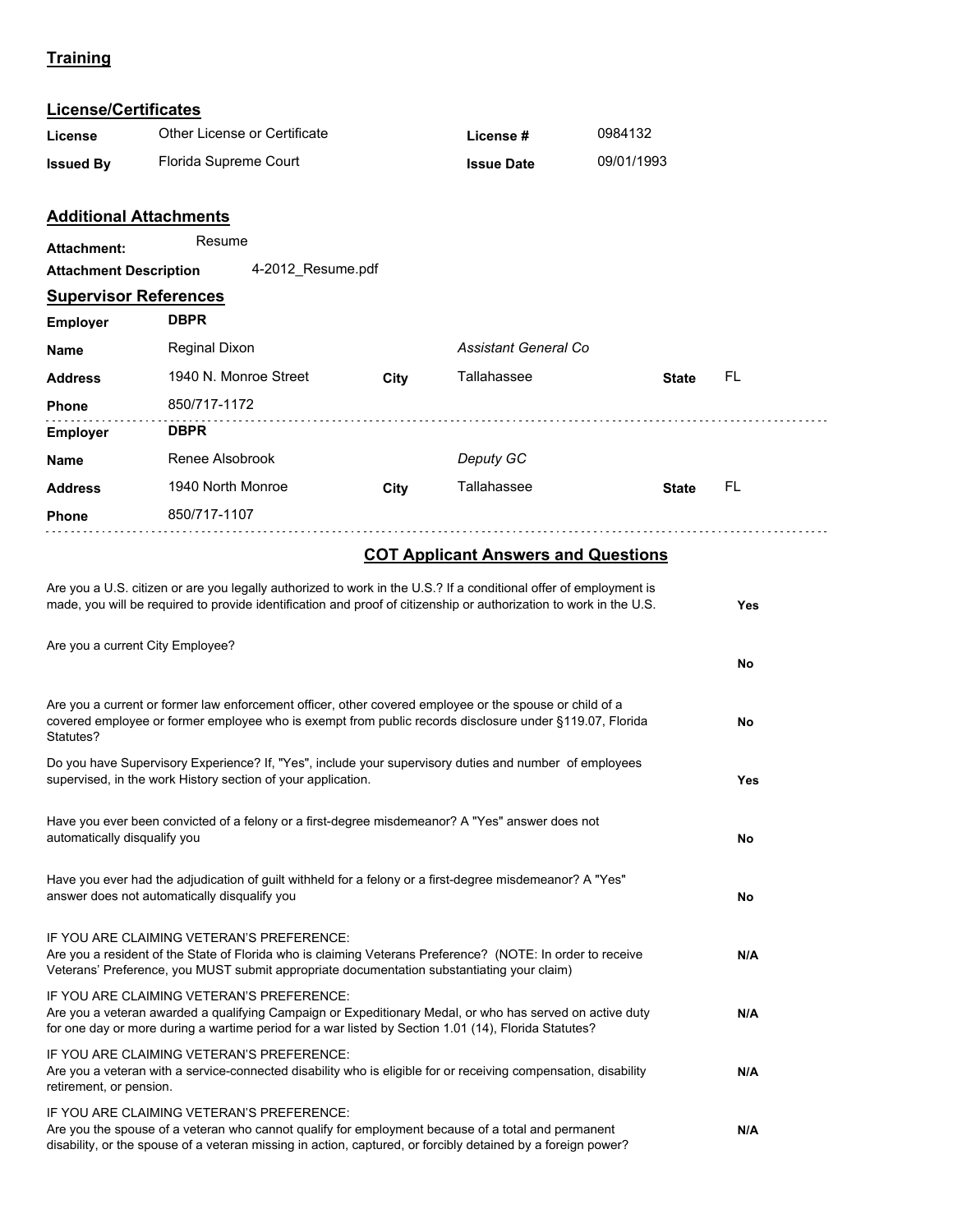# **Work Experience**

| <b>Employer</b><br><b>Job Title</b> | Grossman Furlow Bayo<br>Of Counsel |                                        |    |  |
|-------------------------------------|------------------------------------|----------------------------------------|----|--|
| <b>Start Date:</b>                  | 02/01/2012                         | <b>End Date:</b>                       |    |  |
| <b>Annual Salary:</b>               | \$0.00                             | <b>Number of Hours Worked Per Week</b> | 40 |  |

### **Number of Employees Supervised:** 0

### **Description:**

Practice focused on HIPAA and Professional Licensure Defense

## **Work Experience**

| <b>Employer</b><br><b>Job Title</b> | Department of Health<br>Chief Legal Counsel |                  |                                 |    |
|-------------------------------------|---------------------------------------------|------------------|---------------------------------|----|
| <b>Start Date:</b>                  | 08/01/2005                                  | <b>End Date:</b> | 12/01/2011                      |    |
| <b>Annual Salary:</b>               | \$720,000.00                                |                  | Number of Hours Worked Per Week | 40 |

**Number of Employees Supervised:** 1

#### **Description:**

Provide legal representation to numerous clients, including Children's Medical Services, Human Resources, DOH IRB & HIPAA Privacy Officer and ethics officer.

## **Work Experience**

| <b>Employer</b><br><b>Job Title</b> | Florida Department of Health<br>Lead Nursing Prosecutor |                  |                                 |    |
|-------------------------------------|---------------------------------------------------------|------------------|---------------------------------|----|
| <b>Start Date:</b>                  | 04/01/2003                                              | <b>End Date:</b> | 07/01/2005                      |    |
| <b>Annual Salary:</b>               | \$52,500.00                                             |                  | Number of Hours Worked Per Week | 40 |

#### **Number of Employees Supervised:**

### **Description:**

Supervised a 12 person team prosecuting nursing licensure cases.